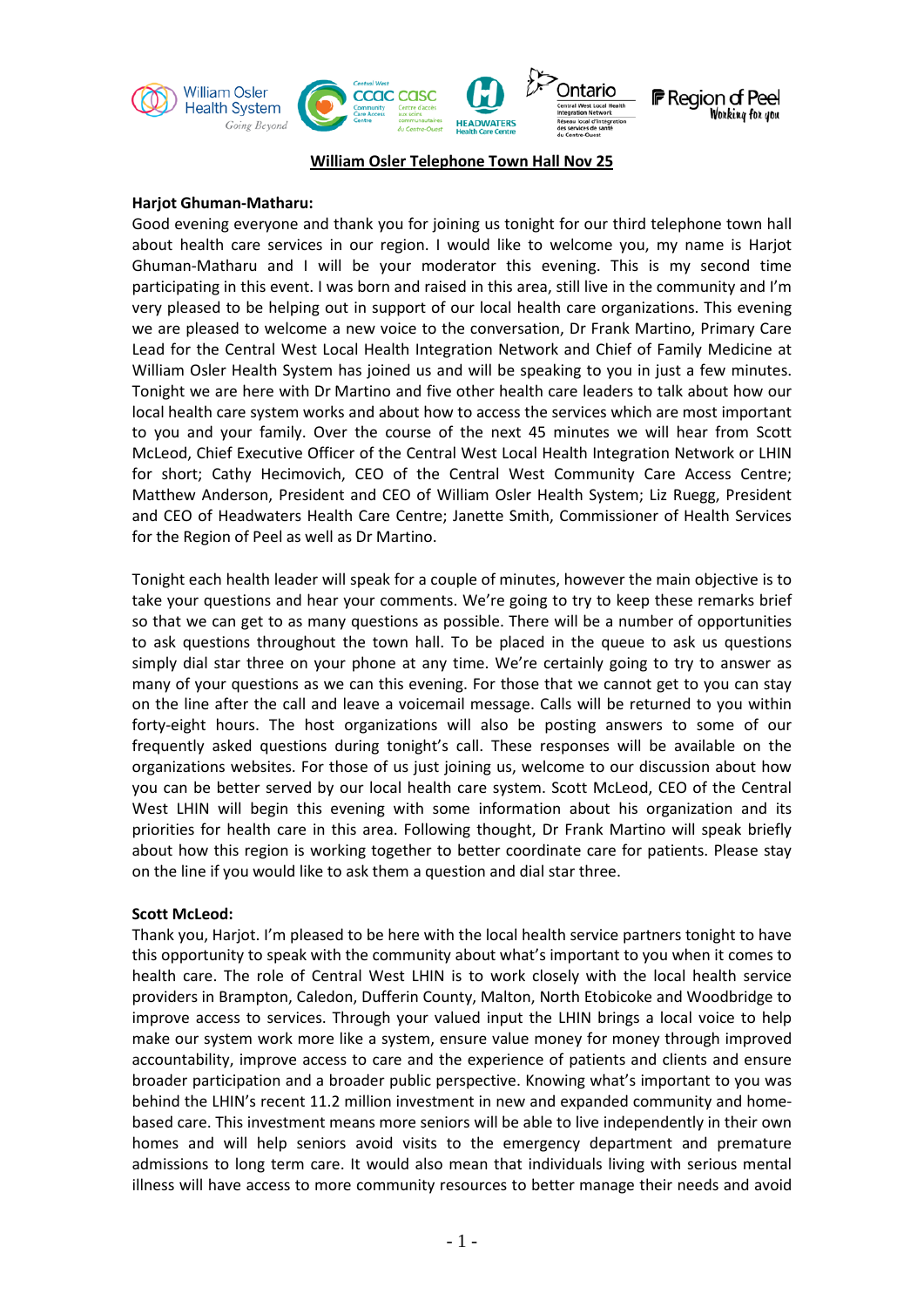

emergency department visits. We look forward to continuing this important dialogue with you through tonight's town hall and will use the insights you share with us to further inform the LHIN's strategic plan and it's ongoing work with our local health partners.

### **Harjot Ghuman-Matharu:**

Thank you, Scott. I would like to remind you again that if you would like to ask a question tonight simply dial star three on your phone at any time and we will be speaking with you. At this time we would like to ask you questions to get to know a little more about you. To answer each question please push the number on the phone that corresponds best with the options given to you. Which age group does the majority of your household fall into, dial one for under twenty years of age, two for twenty to forty years of age, three for forty to sixty years of age, four for over sixty. For those who have just joined the telephone town hall, if you would like to ask a question or make a comment press star three on your phone. This will bring you into the question queue to speak to the leaders of our participating health care organizations. We kindly ask to keep your question brief so that we can get to as many as possible. Thank you for your participation so far in our discussion about how you can be better served by your local health care system. We'd like to now announce our results from our first polling question. For under twenty, 6% of you are under the twenty demographic, twenty to forty 11%, forty to sixty 27%, over sixty 56%. Thank you for participating in this poll. During this section of the discussion we'd like to give Dr Frank Martino, Primary Care Lead for the Central West Local Health Integration Network and Chief of Family Medicine at William Osler Health System an opportunity to say a few words. Following Dr Martino, Cathy Hecimovich will be providing more information about CCAC services.

## **Dr Frank Martino:**

Well thank you very much, Harjot. Good evening folks, I'm Dr Frank Martino and I live and work in Brampton and I've been here for the last twenty-two years. I actually practice family medicine as a busy family health team in downtown Brampton. At our health family team we have over forty thousand patients enrolled and are cared for by about seventeen physicians within our group. While I serve as the Chief of Family Medicine at Osler, I'm also the Primary Care Lead for the Central West Local Health Integration Network. Part of my mandate is to make sure that the services you receive in your family physician's office are well integrated with the other health care services throughout the LHIN so that you have access to the care you need when you need it. Many of you may have heard of Health Links and we'll be certainly speaking more about that this evening. This is a joint initiative involving the LHIN, family doctors, the Central West CCAC, hospitals and community health care providers. Our goal is to better coordinate care for seniors and other residents living with complex conditions so the patients receive care faster, spend less time waiting for services and are supported by a team of health care providers at all levels of the health care system. There are already four Health Links established throughout the Central West LHIN, with the fifth Health Link on the horizon we'll have covered the whole geography of the LHIN very shortly. I'm pleased to be here tonight Harjot so thank you for the invitation.

# **Harjot Ghuman-Matharu:**

Thank you Dr Martino. At this time we'd like to open the question period for the first time this evening. Our first question is from Arun Sharma. Arun welcome to the third telephone town hall.

# **Q: Arun Sharma:**

I believe it is Arun Sharma that you're looking for?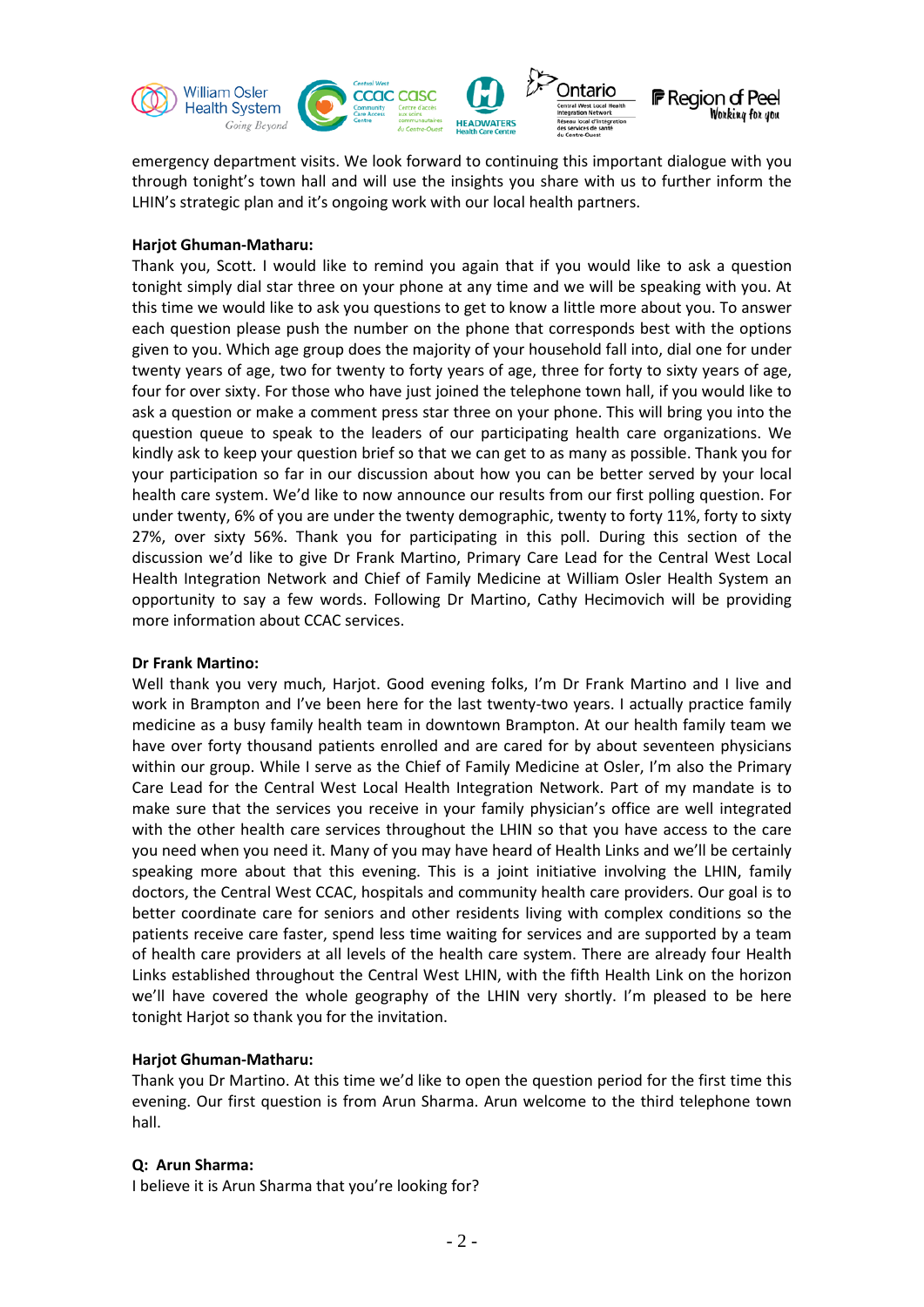

Yes.

### **Q: Arun Sharma:**

Okay. My name is Arun Sharma and I am a volunteer with William Osler Etobicoke Community Advisory Council and I live in Etobicoke and there are many single senior citizens living alone in my neighbourhood. Are there any home care services funded by Ontario government available for them, if so where can one find them? This question is for the panel.

## **Cathy Hecimovich:**

That's a great question, Arun. It's Cathy Hecimovich, I'm the CEO of the Central West Community Care Access Centre and the role of the Community Care Access Centre is to help people find access to home and community care services that meet their particular needs. So anyone at all can call the Community Care Access Centre and we will do an assessment and based on that assessment we will arrange for whatever services that individual person might need. I can give you the phone number that you can call, it's 905 796 0040 and that's the Central West Community Care Access Centre. We'll provide access to home care services as well as information around other community services that someone might be interested in accessing.

## **Dr Frank Martino:**

Maybe I can add something to that. Often patients may be intimidated to call CCAC or the Community Care Access Centre directly so I encourage them to go to their family physician and family physicians are fortunate in our region to have a direct line to the Central West CCAC and that's not a line that goes to phone answering or voicemail, there is a warm body on the other end of that line. So it allows us to access those care coordinators that can then decide what those important services the patient in the community needs and get those services out to them. So don't forget, if you are intimidated with making the call yourself have your family doctor do that.

### **Harjot Ghuman-Matharu:**

Thank you so much Dr Martino and Cathy. So those who have just joined the telephone town hall is hosted by the Central West CCAC, Central West LHIN, Headwaters, Osler and the Region of Peel Health Services. If you would like to ask a question or make a comment press star three on your phone, this will bring you into the question queue to speak to the leaders of our participating health care organizations. We kindly ask that you keep your questions brief so we can get to as many as possible. We'd now like to go to a question from Gia De Souza, you're with us at the telephone town hall, hello.

### **Q: Gia De Souza:**

Hi. I have a question that's in regards to my father-in-law actually. So he's seventy years old, he's got type 2 diabetes and in the last couple of years he's had a few mild heart attacks, he's got some heart issues as well. Dr Martino mentioned something about Health Links, I'm just wondering if you can provide some more information about that and is that something that would be appropriate for my father-in-law.

### **Dr Frank Martino:**

That's a very good question Gia and we're discovering who these patients are in our region that are these complex patients, often they're elderly but they may also be younger patients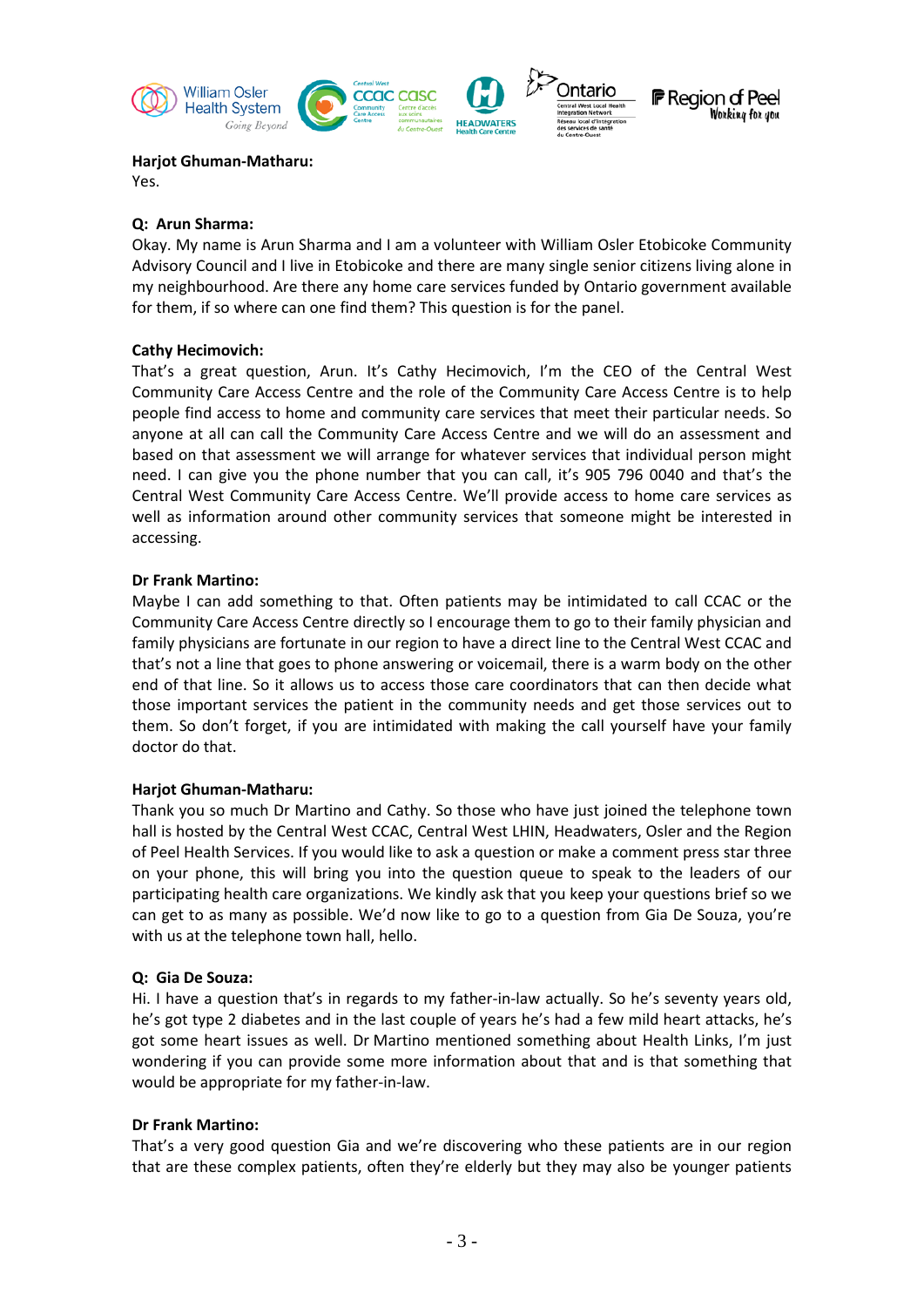

with multiple disease processes that are really a challenge to the health care system. First of all let's identify those patients and your father may fit in that category and then we need to develop care plans for them, coordinated care plans so that they can navigate the health care system in a coordinated way and your father may be one of those patients, he may have heart disease, he may have diabetes that may have affected his kidneys, his mobility so that the family doctor is the person who can then make the referral to the Health Links team or the Health Links team may recognize that he is one of these complex patients and start that process and what will eventually happen is multiple care providers will get together to develop a coordinated care plan for your father-in-law.

### **Scott McLeod:**

If I could just add one additional thing. There is depending on the conditions, if your father-inlaw has congestive heart failure we have a really interesting pilot in Central West with William Osler as the lead where you can actually get equipment installed at home to monitor the management of the condition and prevent emergency department visits and ultimately admissions to the hospital and that's been going on since February'ish timeframe and the results are really quite remarkable.

### **Harjot Ghuman-Matharu:**

Thank you Dr Martino and Scott McLeod. We'll go to the next question from [Fitz Stubery], you're with us at the telephone town hall.

# **Q: [Fitz Stubery]:**

Yes.

### **Harjot Ghuman-Matharu:**

Welcome. Yes, you have a question?

# **Q: [Fitz Stubery]:**

Thank you. Yeah my question to Dr Martino is if I had an appointment set up with the gastroenterologist and it has taken three months and I still haven't seen him, can I request my family doctor to have me see another gastroenterologist?

### **Dr Frank Martino:**

That's a perfectly reasonable question. You know there may be reasons for you to see the gastroenterologist but I'm not going to get into that with you tonight and I think that's a discussion between you and your family doctor, that gastroenterologist may be the preferred referral gastroenterologist for your family doctor or that gastroenterologist may have a certain area of expertise or interest that your family doctor would like him to use to address your concern. So sometimes those may be reasons why he's referred you or she's referred you to this gastroenterologist. On the other hand if you feel the wait is too long and you think it is a problem that can be managed by a variety of gastroenterologists then you should have that conversation with your family doctor. In the Central West LHIN we have about seven gastroenterologist at Brampton Civic and about another four or five at Etobicoke General and Liz do we have a practicing gastroenterologist up in Headwaters, we don't but that gives you quite a significant number to choose from and I'm not sure what their wait times are and what the problem that you were referred to but having that conversation with your family doctor and often it means picking up the phone, speaking to a colleague and saying I have a patient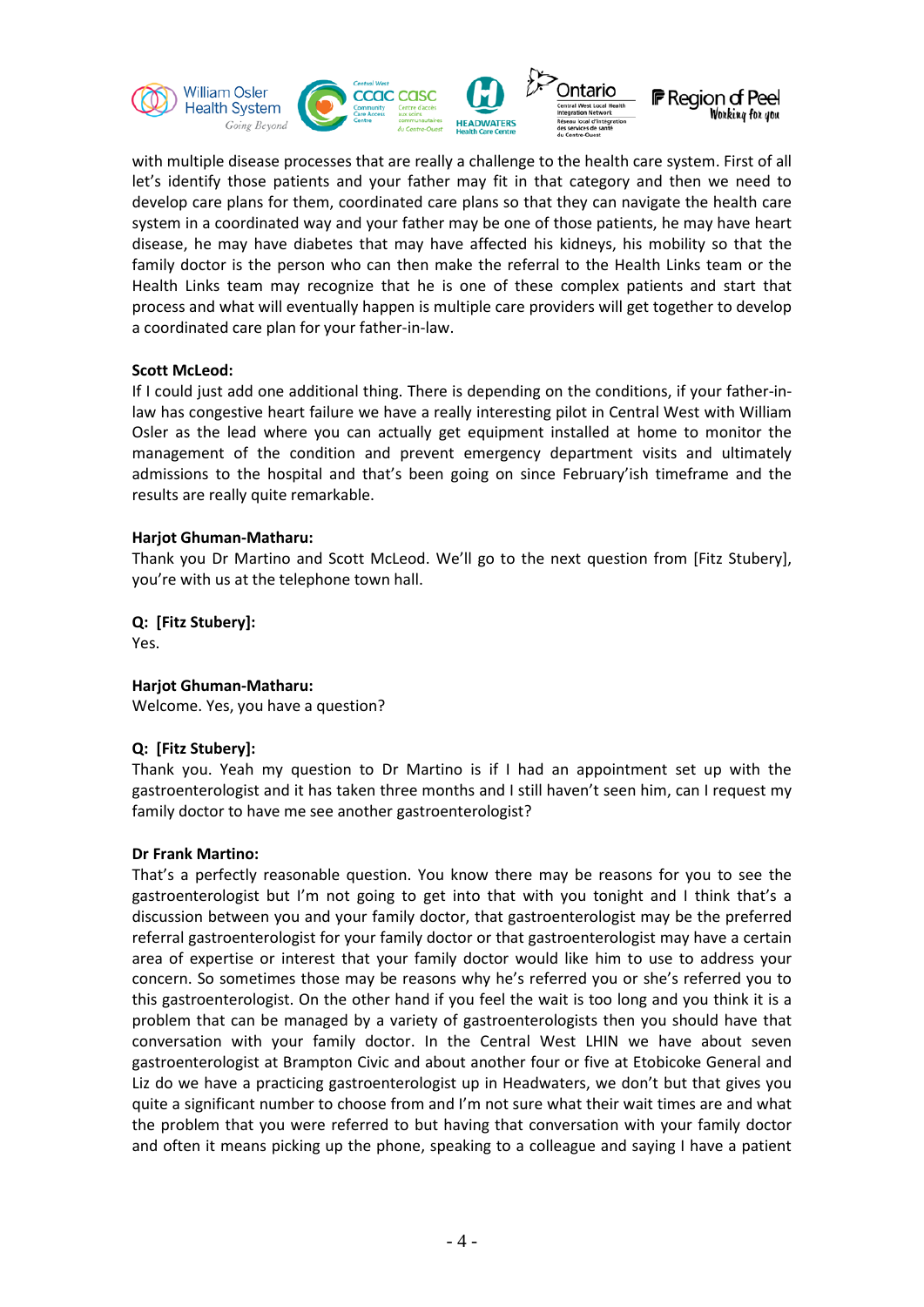

who needs to see you sooner than later and trying to facilitate that appointment happening sooner.

### **Harjot Ghuman-Matharu:**

Thank you Dr Martino. If you would like to ask a question or make a comment press star three on your phone, this will bring you into the question queue to speak to the leaders of our participating health care organizations. We kindly ask that you keep your questions brief so that we can get to as many as possible. Now we'd like to ask you a question. To answer each question please push the number on the phone that corresponds best with the options given to you. Where do you currently go to to get information about health care services in your community? Dial one for family doctor's office, two for pharmacy, three for the hospital, four community care access centre, five media such as the newspaper or radio. Thank you for participating so far in our discussion about how you can be better served by our local health care system. If you have a question for one of our hosts please dial star three on your phone to be put into the question queue. We'd now like to announce the results of our second polling question. 68% of you get your information about health care services at the family doctor's office, 6% of you at the pharmacy, 4% at the hospital, 9% at the community care access centre and 15% from the media. During the next section of the discussion we would like to talk about options for you to receive care in your home and community. Here to discuss these options for you is Cathy Hecimovich, CEO of the Central West Community Care Access Centre. Following Cathy, Matthew Anderson from William Osler Health System will be saying a few words. If you would like to ask a question of either Cathy or Matt please press star three on your phone and stay on the line.

# **Cathy Hecimovich:**

Thank you so much Harjot. The Community Care Access Centre or CCAC exists to help people stay safe and independent at home for as long as possible. Our care coordinators are health care professionals who can help you get the care you need. This may include care in your home such as nursing, physiotherapy, assistance with personal things like bathing or dressing or access to other services available in the community like an adult day program or Meals on Wheels. When independent living at home is no longer possible we can also arrange for options such as a long term care home or access to a supportive housing, supportive living arrangement. As a community care access centre we work closely with our health system partners including everyone on this call to help people avoid emergency department visits wherever possible and to return safely home should they require a hospital visit. Working closely with family doctors and nurse practitioners is also a big priority for us. By working closely with your family doctor we can better link the care your doctor provides with any inhome or community services provided through the CCAC or other community agencies to better help meet your needs. CCAC services and advice are covered by OHIP. We often tell people that if you need help but don't know where to start you can start with the CCAC. You can simply call 310-CCAC on you phone, it's a free call, no area code is required and we're here to help.

# **Harjot Ghuman-Matharu:**

Thank you so much Cathy. At this time we would like to open the floor to our callers. For those who have just joined the telephone town hall hosted by the Central West CCAC, Central West LHIN, Headwaters, Osler and the Region of Peel Health Services. If you would like to ask a question or make a comment press star three on your phone, this will bring you into the question queue to speak to the leaders of our participating health care organizations. We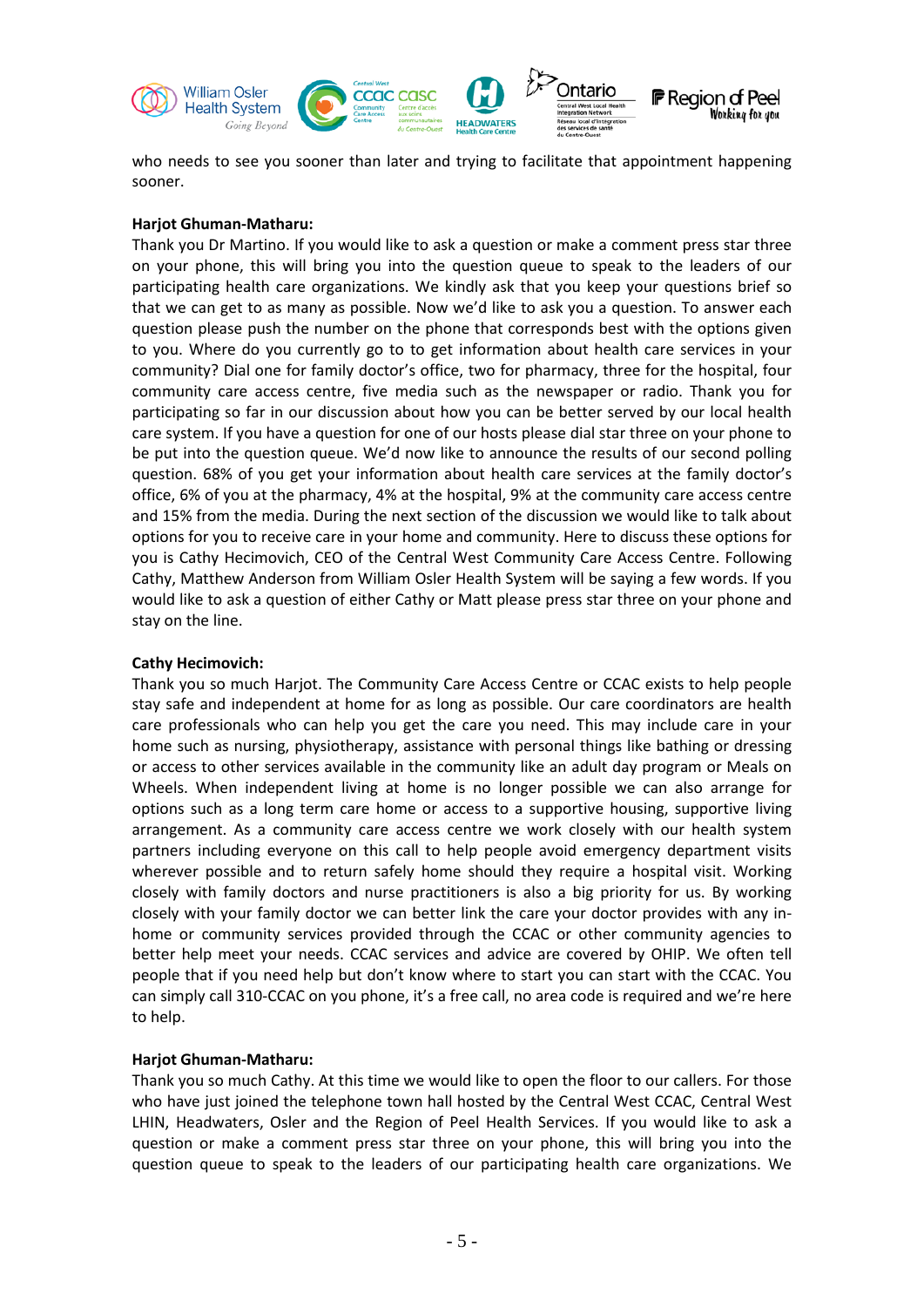

kindly ask that you keep your questions brief so that we can get to as many as possible. We'd like to talk to Mary, thanks so much for calling in to the telephone town hall. Hello Mary.

## **Q: Mary:**

I'm very clear on whatever CCAC provides so the information I'm looking for is my mother she turned a hundred August 16th, she is still alive of course and so she choose to stay at home until she dies here. So it's not a problem to me nor is she a burden, it's just a responsibility that I have chosen to do because she would do the same for me. So what support is there for me if at some point way on down the road I need additional support other than the little that I'm getting from CCAC which they have cut back and it's limited? What I'm also concerned about is the fact that and this is the second part to the question, if she had chosen to be in a nursing home she would get a lot more help from the government. The people in the nursing home are getting a huge amount of help and the families who have chosen to do this and you have already paid tax into the system is not getting the support they should be getting from the government, it's going to the people in the nursing home and I don't think that is a fair way of assessing our seniors in this country.

### **Harjot Ghuman-Matharu:**

Thank you Mary, we would like to answer your question.

## **Cathy Hecimovich:**

Mary you're doing an amazing job looking after your mother, that's definitely a work of love for you and I understand that you're very committed and very passionate about caring for your mother at home and I really congratulate you on that, it's a wonderful thing that you're doing for your mother. It can be very, very hard as people age and continue on the aging process, they want to stay at home and over time access to more and more services is the thing to do to help them stay at home. So I would certainly encourage you to continue talking to your community care access centre case manager because she will be happy to come out and reassess your mom and make sure that she has access to increased services as her needs increase. I also encourage you to stay in close touch with your family physician to make sure that your mom's health care needs are properly assessed and that there's good communication between the people providing care in your home and the family doctor. You may also want to consider some other options to help you care for your mom. There are for example adult day programs where your mother could go and spend some time during the day, give you a little bit of caregiver relief for the services you're providing. Your mom can also go and spend short periods of time in a nursing home in a short stay or respite situation if you want to spend some time away, get a break from care giving and that is available to you as well. So I really encourage you to reach out to your family doctor and your case manager, care coordinator from the community care access centre to have an ongoing conversation about your mom's care needs and look at what options are available here in the Central West LHIN, there are lots of choices to help support your mom.

# **Harjot Ghuman-Matharu:**

Thank you so much Cathy. We would like to go to the next question from Olive, Olive thank you for calling in to the telephone town hall.

# **Q: Olive:**

Hi, this is Olive. I have a question. What's the general wait time for patients who are going in to long term care that can only afford basic accommodation at this time, the average wait time?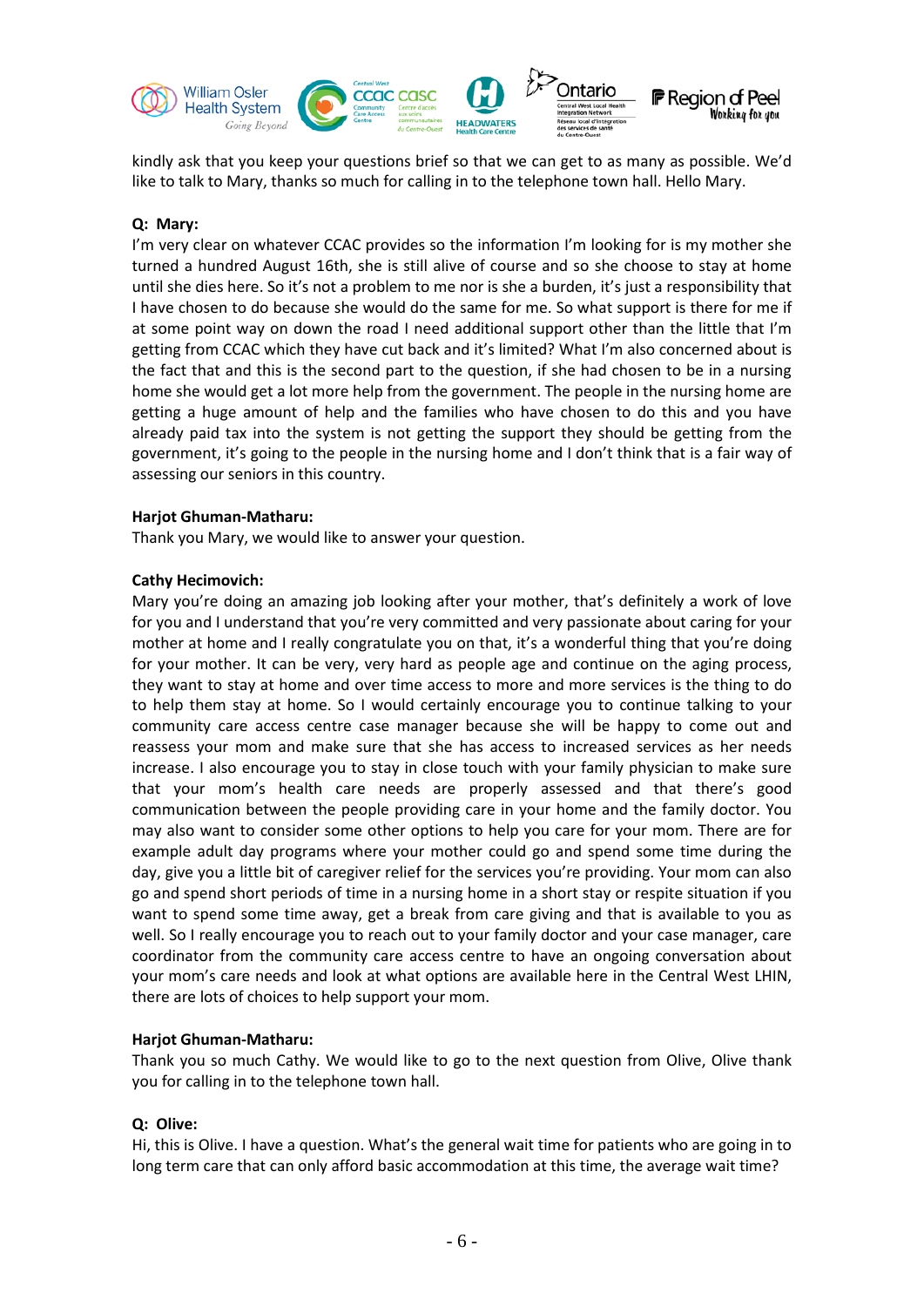

## **Cathy Hecimovich:**

Hi Olive, it's Cathy from the Community Care Access Centre and I'll answer your call because we do the access into long term care beds in the area. It really does depend on what choices for homes that your mom is making. Our average wait time can be as little as forty-five to fifty days for some of the homes that have some beds available but for some other homes depending on where and depending on your mom's specific care needs the wait can be longer, much longer. And so if your mom wants access to a basic bed, approximately 40% of the available beds are basic beds so that can make the wait a tiny bit longer for a basic bed versus if you are able to access private beds, sometimes that can make the wait a little bit shorter. But the best thing to do is to go to the website for the Community Care Access Centre and it's [www.ccac.ont.ca](http://www.ccac.on.ca/) and we have wait times for every long term care home listed by home on our website. So you can get the information there on the Community Care Access Centre's website.

## **Harjot Ghuman-Matharu:**

Thanks so much Cathy. If you are just coming in with us to the telephone town hall and you would like to ask a question please press star three on your phone and you will come into our question queue. We have a question from Loraine.

### **Q: Loraine:**

Hello.

### **Harjot Ghuman-Matharu:**

Hello Loraine, thank you for calling into the telephone town hall.

### **Q: Loraine:**

Thank you. Over the next twenty years the proportion of seniors aged sixty-five and over in Ontario is predicted to almost double and this demographic shift produces great challenges and will significantly affect our health care system and I'm wondering how do you predict that it's going to be affordable and that seniors of the future will be maintained with a healthy, safe and relatively independent lifestyle and have a quality of life? The government does have a leadership role to play in this but I'm just curious as to where you see this going with the prediction of such an increase in seniors.

### **Scott McLeod:**

Thanks Loraine for the question, it's Scott McLeod answering. The first part of the question I'm going to answer which is about the planning role and that's something that the LHIN is involved in actively. We are currently just in the process of doing exactly what you were talking about which is a long range study focused on the needs of the population but with a specific focus on seniors and it's a twenty year time horizon that we're looking at. So it's exactly what you're talking about. At the end of the study we'll be able to know where we should be investing in additional services to meet the needs of the seniors' population as we all age and I think Matt may want to add something to that from the acute care side.

### **Matthew Anderson:**

Thanks Scott and thank you Loraine for asking the question. It's Matt Anderson speaking from William Osler Health System. It's just a great question about the future of our health care system and one of the things that we're doing even inside a hospital that is more known for inpatient services is really looking at how do we work differently with our community to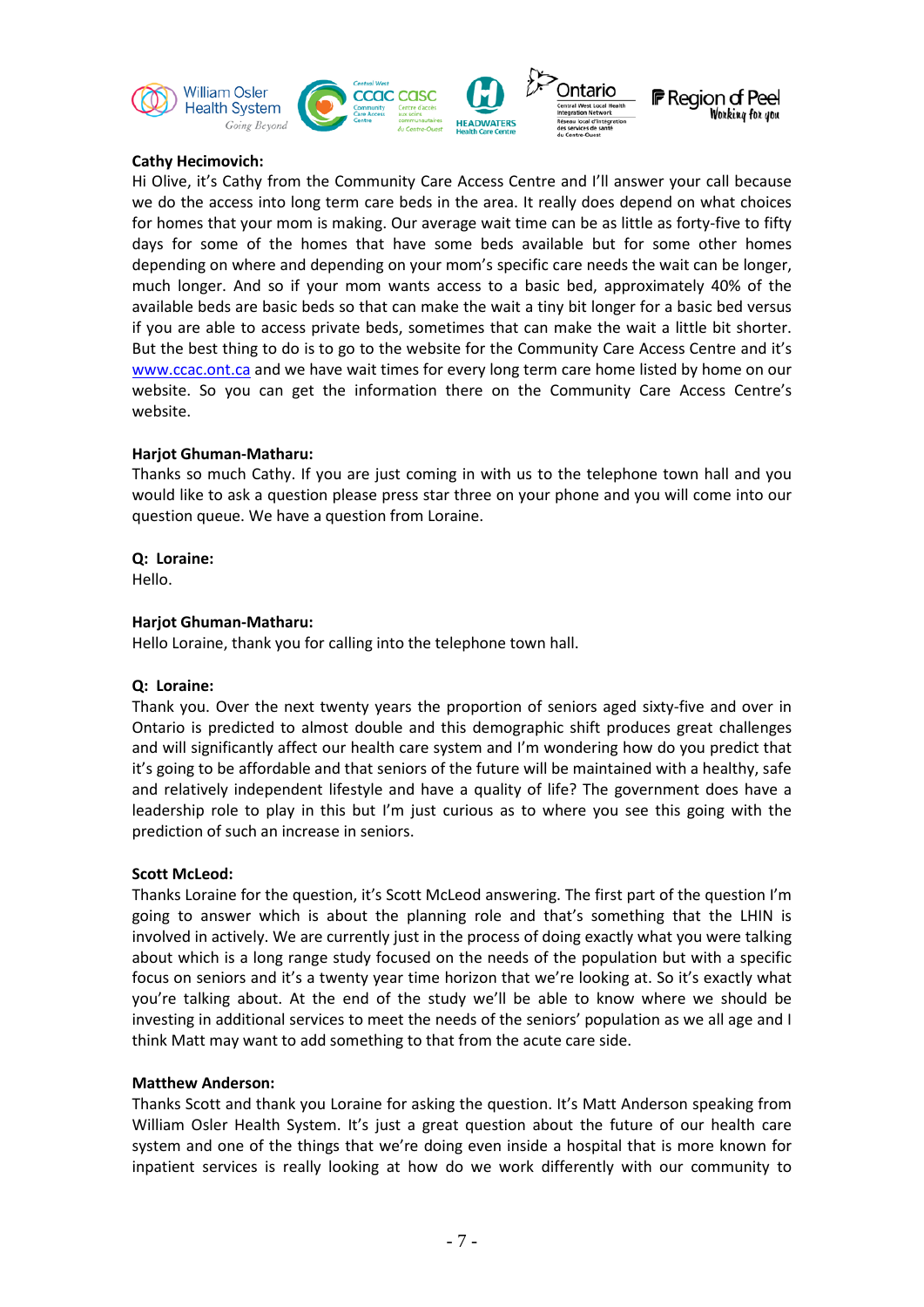

promote health and wellness. Certainly the right way to go about this is to keep people as healthy as possible, as per the earlier caller and some of Cathy's comments how do we help people stay in the home and some of the things that you heard from Dr Frank Martino in how do we work with primary care to provide supports to people out in the community and keep them healthier longer. So it might be a bit of a surprise to callers to hear that a hospital is thinking that way but it's really our vision and the hospital's plan to try to work with the community to help keep people healthier for longer.

## **Janette Smith:**

And it's Janette here from the Region of Peel, Loraine. I just wanted to add in you've raised a great point and our regional council we currently provide a number of services for seniors, long term care, social housing for seniors and we've set up a steering committee of regional councillors to start looking at this demographic shift and look at the planning that all our health system partners are doing. In fact a lot of the people in the room with me here have made presentations to look at what's the best role the region should play in the future, how can we be more prepared, how can we plan our communities differently and what can we do to support seniors in the community in partnership with others. So thank you for asking.

## **Dr Frank Martino:**

If I can just add one point there, we're starting to realize in primary care that we need to anticipate patient's needs as they get older and there's a lot of research going on now looking at advanced care tools that family doctors can sit down with their patient and say Mr X or Mrs Y you're now sixty-five or seventy and let's look to the future and see what your needs are going to be in ten, fifteen and twenty years, where are there going to be issues that we're going to start to have to deal with now to prevent more dramatic outcomes in the future that we don't want to see. And so I encourage you to speak to your family physician and say you know I'm now seventy and what is my mobility going to be like and what can I start doing to improve that, what is my cognitive ability like and what can I do to improve that and what is my general health going to be in twenty years and what preventative actions can I put in place so I will be healthy when I'm eighty-five and ninety and at home and doing the things I want to do with my grandchildren.

# **Harjot Ghuman-Matharu:**

Thank you so much. Now we'd like to ask you a question. To answer each question please push the number on the phone that corresponds best with the options given to you. Is there a specific health care topic that you would like to discuss for a future town hall? Press one for access to family doctors or specialists, two for mental health and addiction services, three for senior services, four for chronic diseases and diabetes services, five for health and wellness. For those of you just joining us welcome to our discussion about how you can be better served by your local health care organization. Please press star three if you would like to ask a question and your name will come into the queue. Now we'd like to turn to Matthew Anderson from William Osler Health System. Matthew will be speaking to us about how as part of a community plan Osler is going beyond to deliver patient inspired health care without boundaries. Following Matthew we will hear from Liz Ruegg from Headwaters Health Care Centre.

### **Matthew Anderson:**

Great, thank you Harjot, much appreciate it that I get this opportunity to speak to everyone. It's a great opportunity for Osler to share information with you. Osler is comprised of Etobicoke General Hospital, the Brampton Civic Hospital and the Peel Memorial Centre for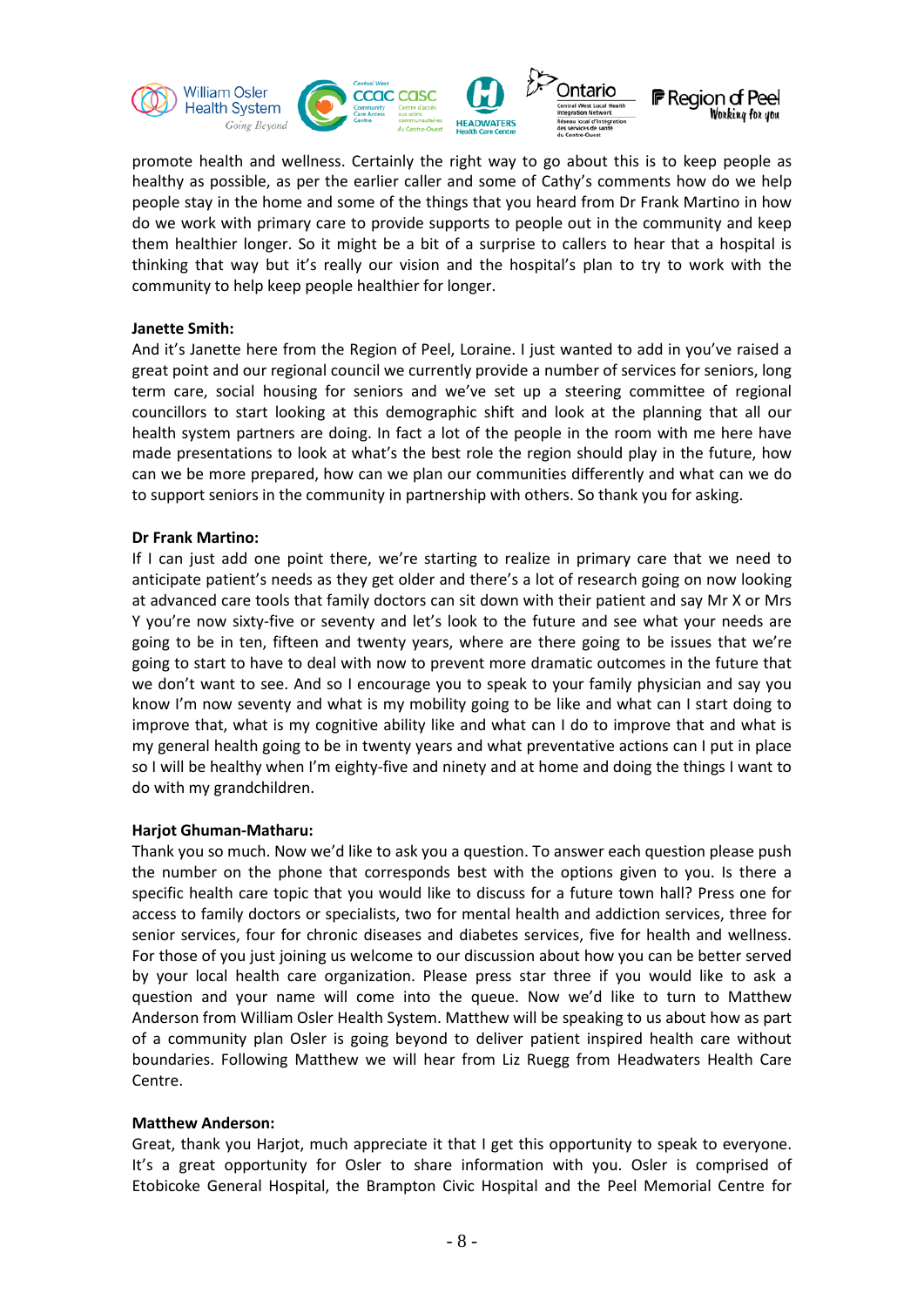

Integrated Health and Wellness which is under development. Just like the caller a couple of calls ago, Loraine mentioned this is a very important time for us in health care in our community. In June Osler launched a new strategic plan that's seeing us interact with our patients and families and health service providers in new and different ways to ensure patients get the care they need where and when they need it most. The goals that we have set out in our plan will result in a multitude of benefits including fewer ED visits, better management of chronic disease in the community and the opportunity for people to receive the care they need virtually in their community or in their home. Putting together such a plan we went out to speak with the community, we used tools like this one the telephone town hall, we also were out in various community forums to get input in helping us to establish these important new initiatives as part of our vision. These events are very important to us, we appreciate you taking the opportunity and you'll continue to be part of our future. Thank you.

#### **Harjot Ghuman-Matharu:**

Thank you, Matt. We would like to now announce the results from our third polling question, is there a specific health care topic that you would like to discuss for future telephone town halls. 19% of you said access to family doctors or specialists, 16% for mental health and addiction services, 28% for senior services, 28% for chronic diseases and diabetes services, 9% for health and wellness. For anyone just joining us welcome to the health care telephone town hall hosted by the Central West CCAC, Central West LHIN, Headwaters, Osler and Region of Peel Health Services. At this time we'd like to open the floor to our callers. If you would like to ask a question or make a comment press star three on your phone, this will bring you into the question queue to speak to the leaders of our participating health care organizations. We kindly ask that you keep your questions brief so that we can get to as many as possible. We'd like to talk to Susan, thank you so much for calling in to the telephone town hall.

### **Q: Susan:**

Good evening. My question is just pertaining to what is the progress that we're at with the Peel Memorial Hospital.

### **Matthew Anderson:**

Great, thank you Susan it's Matt Anderson speaking from William Osler Health System. So we're making some great progress there, just to recap a little bit of where we're at. So the Peel Memorial Hospital we have now demolished the hospital and got it down to what's called a ground field meaning that the ground is now ready for us to start building. In June we went out to the last stage of our procurement process or the process that we use to establish who is going to build the hospital, that step ends this December. We get into a contract negotiation with that vendor over the winter time with a goal of having the contract signed before we hit spring. So right now our objective is that in early spring we'll be out doing shovels in the ground and getting moving with building the hospital. I hope that covers the update.

### **Harjot Ghuman-Matharu:**

Thank you so much Matt. We would now like to speak with George, thank you so much for calling. George, do you have a question for us for the telephone town hall? Hello, George? Okay we'd like to go to the next question from [Katya].

### **Q: [Katya]:**

Yes, hello.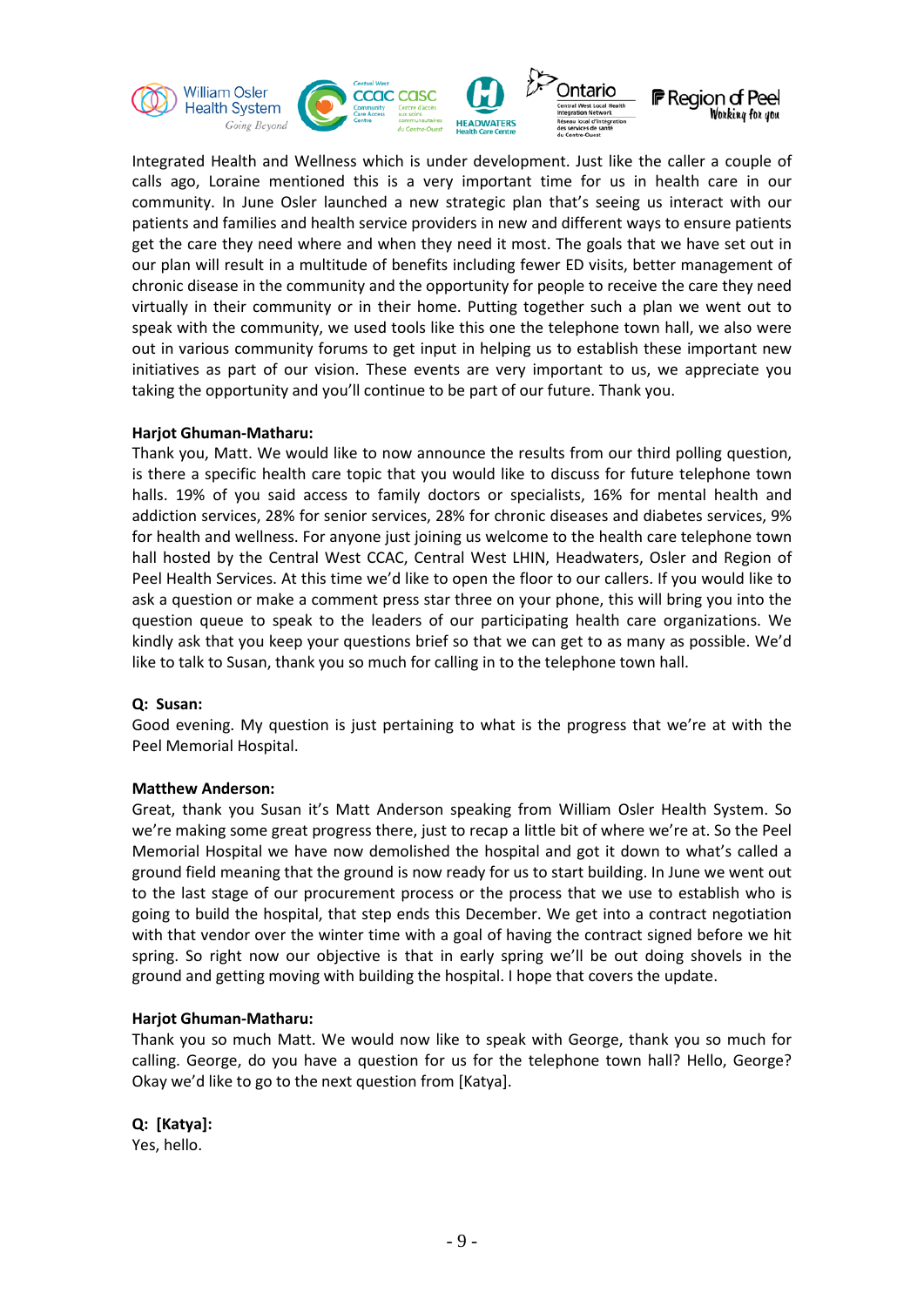

Yes thank you so much for calling in with us.

## **Q: [Katya]:**

Yes I would like to ask the question why in the hospital here, in civic hospital there is no ultrasound at night for emergency. I was last here with my grandson and we came three or something home after midnight and then we had to go for 7:30 or eight in the morning again because there's ultrasound and one of my relatives also told me that she was in the hospital and she had to go the next day for the ultrasound. Like that's to me just mind boggling.

### **Harjot Ghuman-Matharu:**

Thank you [Katya].

## **Dr Frank Martino:**

That's a very good question. So I work in the emergency department at Brampton Civic and it's frustrating sometimes for emergency physicians that we can't have all the services we have at two in the afternoon at two in the morning. If there is an emergency service that needs to happen at three in the morning, it will happen at three in the morning whether it's an ultrasound, an MRI, a CAT scan, whether it's a surgeon that has to come in to perform an operation or whether it's a cardiologist that needs to come in and do angioplasty and help someone suffering a heart attack. That will happen whether it's two in the morning or two in the afternoon. If a particular investigation can wait till the next morning then we will defer that to the next morning. We can't have people and staff the hospital the same at two in the morning the way we do at two in the afternoon. I must say we are fortunate at Brampton Civic and at Etobicoke General that once ultrasound sort of ended at two in the afternoon but now our techs and the radiologist stay till later into the evening and most stay till about nine, ten o'clock so that we can get those services into the evening. In a perfect world and I think for the emergency physicians that perfect world will be to have those services around the clock and we're looking at that and looking at strategies on how to make that happen.

### **Harjot Ghuman-Matharu:**

Thank you so much. Now we'd like to ask you a question. To answer each question please push the number on the phone that corresponds best with the options given to you. If you were feeling unwell how do you first access health care in our community? Dial one for the family doctor, two for the walk in clinic, three for the hospital's emergency department, four call Telehealth, five call 911. Thank you for your calls. For those of you just joining us, welcome to our discussion about how you can be better served by our local health care system. During this next discussion we'd like to discuss some thoughts on how you're working together to make the system work for patients and their families. Here to discuss these options for you is Liz Ruegg, President and CEO of Headwaters Health Care Centre. Following Liz, Janette Smith from the Region of Peel will close out our remarks. Please press star three on your keypad if you would like to ask question for either of them.

### **Liz Ruegg:**

Thank you Harjot, I'm really excited to be here with our local community health care providers this evening. This is also a great opportunity for us to hear from you. Headwaters Health Care Centre is an eighty-seven bed acute and complex continuing care community hospital located in Orangeville and we serve the residents of Dufferin County and the town of Caledon. For a full list of the services that we provide please visit us at [www.headwatershealth.ca.](http://www.headwatershealth.ca/) It's really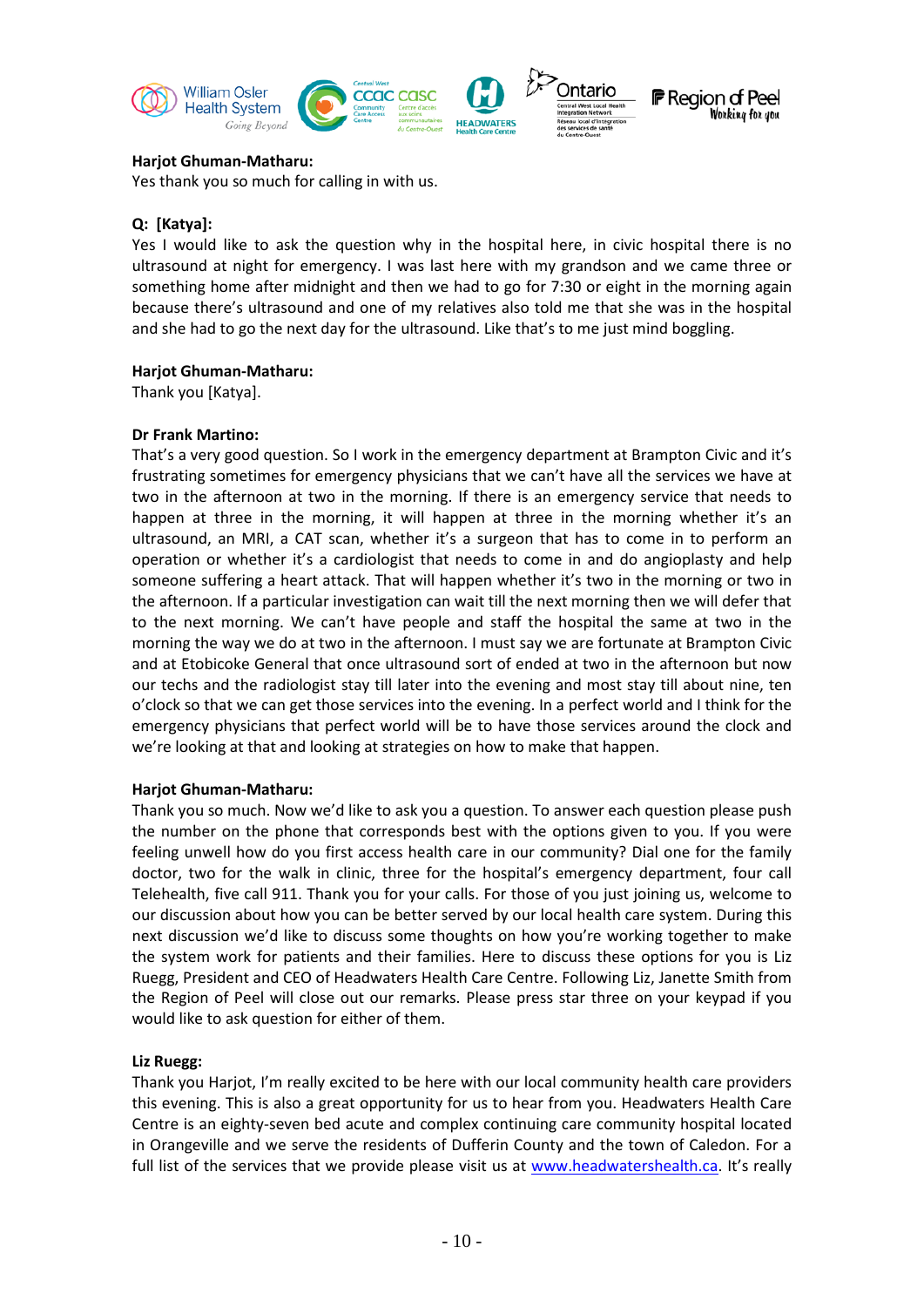

important for us to keep our residents in homes longer and provide care close to home. Headwaters will never be able to provide all the services that are needed to care for our community however what is important for us is to be able to provide access to those services by partnering with organizations like the ones here tonight. For example we've built partnerships to provide a regional cancer program, a regional orthopaedics program and mental health programs so that you can receive care closer to home. Our recently announced redevelopment will enable us to expand these programs and services to reach more patients. We have also joined forces with the Central West Community Care Access Centre to provide an IV and a wound clinic to provide our residents with an alternative to the emergency department. William Osler, the Central West LHIN and the Ontario Telemedicine Network have all got together to provide tele-home care to keep you healthy and at home. Just like this telephone town hall event we will all continue to work together to put patients first and ensure that you get the best care possible close to home.

### **Harjot Ghuman-Matharu:**

Thank you, Liz. We would now like to announce the results for our fourth polling question. We asked if you are feeling unwell how do you first access health care in our community. 49% of you said the family doctor, 21% the walk in clinic, 11% the hospital's emergency department, 15% by calling Telehealth and 4% by calling 911. At this time we'd like to open the floor to our callers. If you would like to ask a question or make a comment press star three on your phone, this will bring you into the question queue to speak to the leaders of our participating health care organizations. We kindly ask that you keep your questions brief so that we can get to as many as possible. We'd like now to speak to Ed, thank you so much for calling and being with us for telephone town hall.

### **Q: Ed:**

Hello I'd like to know if there is hyperbaric therapy, that is high pressure oxygen therapy for diabetic neuropathy to prevent loss of limbs?

### **Harjot Ghuman-Matharu:**

Thanks so much for your question Ed.

### **Dr Frank Martino:**

So that is a very experimental area of practice and it is not conducted in our region but it is centralized in Toronto. The hyperbaric chamber is I believe at UHN, at the Toronto General Hospital which is the regional referral centre. Right now the capacity to do that for diabetic neuropathy is quite limited and it's in the experimental phase. The majority of hyperbaric treatment is for other conditions.

### **Harjot Ghuman-Matharu:**

Thank you so much Dr Martino. We would like to go next to [Norgas], thanks so much for calling in.

### **Q: [Norgas]:**

Yes. Hello, my name is [Norgas]. I have a question that you are interconnected with the provincial and are you interconnected with the Halton Region and the Wellington/Waterloo and is there a contact that I can follow you?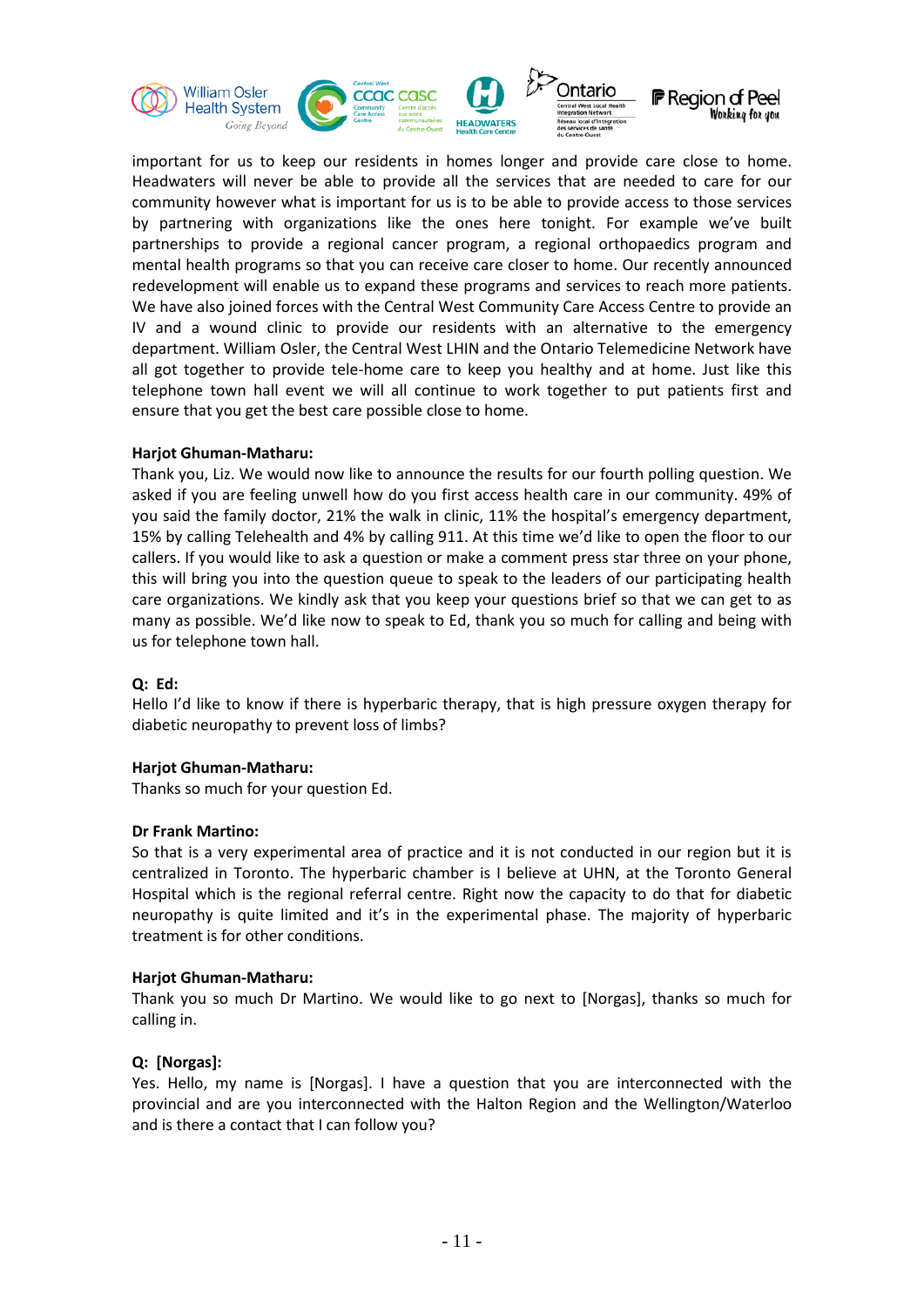

Thank you so much for your question.

#### **Scott McLeod:**

It's Scott McLeod, I'll start with a bit of an answer. I'm thinking that you're talking about the information systems of the different providers being able to speak with each other. There is an initiative underway currently called Connecting GTA which is really at the base of it is enabling patient information to flow seamlessly between hospitals, community care access centres, the labs, diagnostic etc. That work is at a stage of getting out and in the next few years we'll see an ability for information to flow much easier. I don't know whether Matt or Liz would like to comment about interconnectivities in different parts.

#### **Liz Ruegg:**

So it's Liz from Headwaters and definitely we have what we call Reach Portal as well which makes it possible for physicians to access any tests, so any type of lab test or diagnostic tests that you've done, certainly Halton would be one of the regions, they would be able to access that through the Reach Portal. Also through the GTA packs they're certainly able to access copies of your x-ray reports from Toronto and any of the other hospitals certainly within this region we're you've had tests.

### **Harjot Ghuman-Matharu:**

Thank you so much. We'd like next to go to Wanda, thank you so much for calling in do you have a question for us?

### **Q: Wanda:**

Yes, hi. I was recently visiting my mother at the Niagara Health System, she was admitted for various symptoms through the emergency department and I'm from out of town so after having worked a full day and then driving down there, had they had kind of limited visiting hours I would have had to wait till the next morning but they actually have a fantastic policy of no visiting hours and I didn't know what that meant at first when I heard it on their IVR but apparently they mean no visiting hours meaning that you can stay as long as you want and I was wondering if anyone from Osler has contacted anyone from the Niagara Health System to consider implementing something of that nature because I thought it was just phenomenal.

#### **Liz Ruegg:**

So it's Liz from Headwaters in Orangeville so thank you very much for that question Wanda. Certainly having open visiting hours is something that's very critical I believe to the recovery of patients and we have open visiting hours at Headwaters as well. There are times though depending if you're in the ICU or if a patient was in a four-bed room there might be a need at times to limit the number of visitors out of respect for other patients in the room. But for the most part it's open visiting hours.

### **Dr Frank Martino:**

So several years ago at Osler we looked at our visiting hour policy and we expanded our visiting hours. I still remember visiting hours starting at two in the afternoon and that means that family members couldn't be at the bedside to help mom or dad or their children or their loved one receive lunch and help feed them during the lunch hour. So we expanded our visiting hours. Certainly you talk about something that is exciting, that is patient centred and certainly something at Osler that we're going to be exploring in the months and years to come.